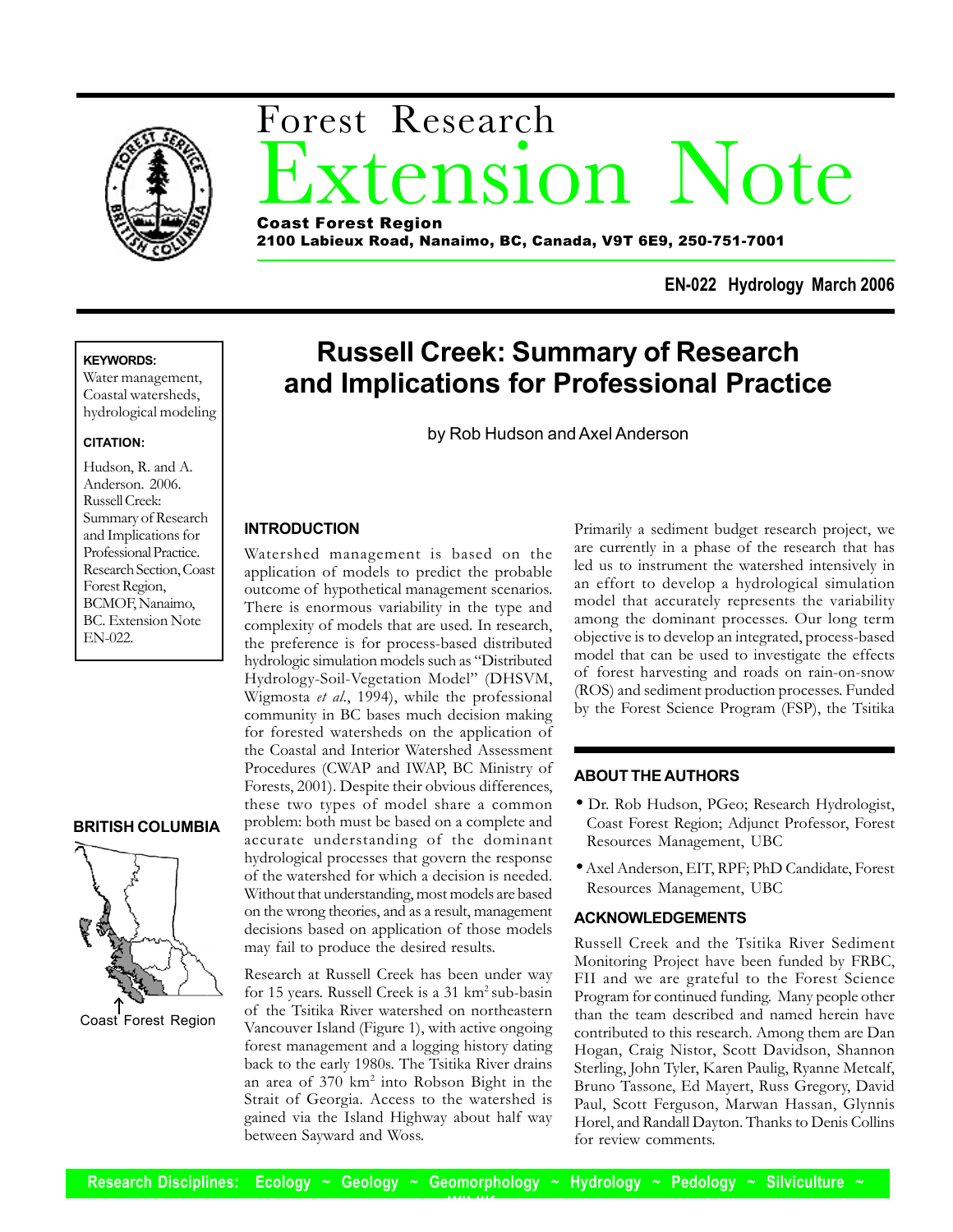

**Figure 1.** The Tsitika River Watershed showing Russell Creek ssub-basin and location on NE Vancouver Island. The yellow line is the Island Highway.

**Research Disciplines: Ecology ~ Geology ~ Geomorphology ~ Hydrology ~ Pedology ~ Silviculture ~ Wildlife**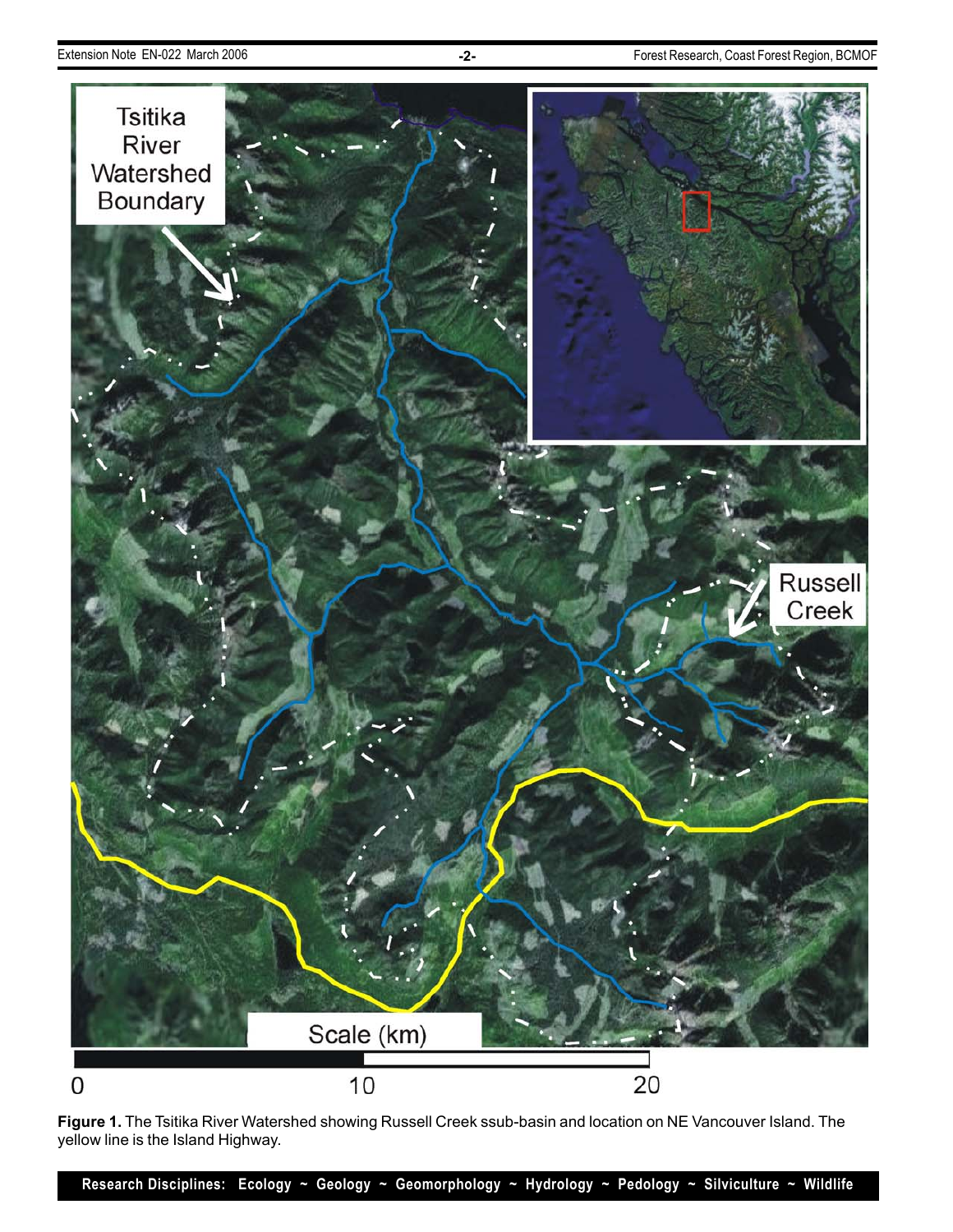River Sediment Budget Project (of which Russell Creek is the currently active phase) is applied research in that its primary aim is to produce a model that is operationally focused at the watershed scale, but conceptually accurate and based on commonly available data. We have identified several areas where theoretical understanding of the dominant processes is inadequate, and are conducting field studies to fill in these knowledge gaps.

Along the way we have learned a lot about how coastal watersheds behave, and these findings can be translated into information leading to better-informed decision making for management of coastal watersheds. We have passed on much of this information in existing publications and at conferences in Canada and the USA. Our findings can be broken down into three categories: sediment production and transport (sediment budget), water quantity processes, and technical and innovative methods.

# **1. SEDIMENT BUDGET COMPONENT**

Every project has to start somewhere – in early November 1991, Rob Hudson worked with Water Survey of Canada (WSC) to install streamflow and turbidity instrumentation at three sites in the Tsitika River watershed. One of those sites was dubbed by WSC as "Russell Creek near the Mouth." Each site had the WSC standard of the day for continuous water level measurement: a nitrogen-bubbling site feed, measured by a mercury manometer and recorded by pen on a clock-driven chart. The turbidity was measured by D&A Instruments' OBS-3 probes and recorded by the old low-resolution Unidata PDL loggers, and the sampling was done by ISCO 3700 automatic samplers. Hudson went back later that same month and installed a tipping bucket rain gauge near the site. Thus began Russell Creek; a sediment budget project based on one stream gauge and one tipping bucket rain gauge.

In 1994, our team consisted of Rob Hudson and various technical assistants. We began to build a network of nested stream gauge sites to facilitate the sediment budget work. We built five mainstem sites to measure streamflow and turbidity/ suspended sediment, and three meteorological sites measuring total precipitation, rainfall, temperature, solar radiation, humidity, and wind. In 1997, we took over operation of the main stream gauge at Russell Creek (which became known as "Russell Main") as well as the Catherine Creek gauge. John Fraser joined the team as the principal technician.

We then created a secondary network of sites at the sediment source scale within Russell Creek watershed to measure sediment production from a variety of natural and man-made sources. At that time the secondary sites were all monitored and sampled manually. Working with MSc student Ryan Hanson, we succeeded in sampling a series of storms in the fall of 1998 that resulted in a sediment budget model where inputs and outputs agreed to within 10% (Hudson, 2001b).

Since then we have continued to monitor and sample and to take advantage of prevailing conditions to learn what we can about the effects of roads on sediment production and transport processes, the effectiveness of road deactivation, and the relative importance of roads in relation to other sediment sources.

# *Results:*

- Our sediment source inventory for Russell Creek included about 150 significant sources: 47 stream crossings, more than 30 gullies, and 70 slope failures (Hudson, 2001b).
	- o The most significant sources are landslides on the sidewalls of incised stream reaches, which generally supply up to 60% of the sediment produced during storms in Russell Creek watershed.
	- o About 40% of the sediment production from landslides is derived from two features in Stephanie Creek; both are unlogged.
	- o Gullies supply about 25% of the sediment; about 60% of that comes from one large feature, also in Stephanie Creek and also unlogged.
- The detailed sediment budget work in Russell Creek was done at a time when the road network was not in active use. Sediment delivered to streams at road crossings under conditions of non-use varied from 0 to 12% of the total sediment production for storms ranging in size from 20 to 80 mm (Hudson, 2003).
- Factors controlling sediment production:
	- o Lithology and connectivity:
		- ♦ Sediment production on basaltic lithology is six times that of granitic lithology.
		- ♦ There is a similar ratio for terrain directly connected to a stream network as opposed to terrain disconnected by a valley flat (Hudson, 2001c, Hudson and Tolland, 2003).
	- o Road construction and use: the effect is variable depending on the density of new road, the lithology of terrain where roads are constructed, and the magnitude of the event responsible for sediment production.
		- ♦ We have documented up to a 100-fold increase in sediment yield for small events with peak flows less than  $10 \text{ m}^3/\text{s}$ , a 10-fold increase for events with peak flow between 10 and 20  $\text{m}^3/\text{s}$  (return interval between 0.5 and 1.0 years), and no change for larger events.
		- ♦ Sediment production and transport events involving road sediment effects tend to be dominated by fines. The fines greatly augment yield for smaller events which are dominated by fines naturally. Large events tend to be increasingly dominated by transport of sand which tends to overwhelm the excess fines produced by roads.
		- ♦ This information was derived from results obtained in the fall of 2004 following an accelerated rate of timber harvest in anticipation of tenure change (Hudson, 2006).

## **2. WATER QUANTITY MODELING COMPONENT**

Russell Creek is a typical coastal watershed: it is wet and ROSdominated, with shallow soils and steep topography. This is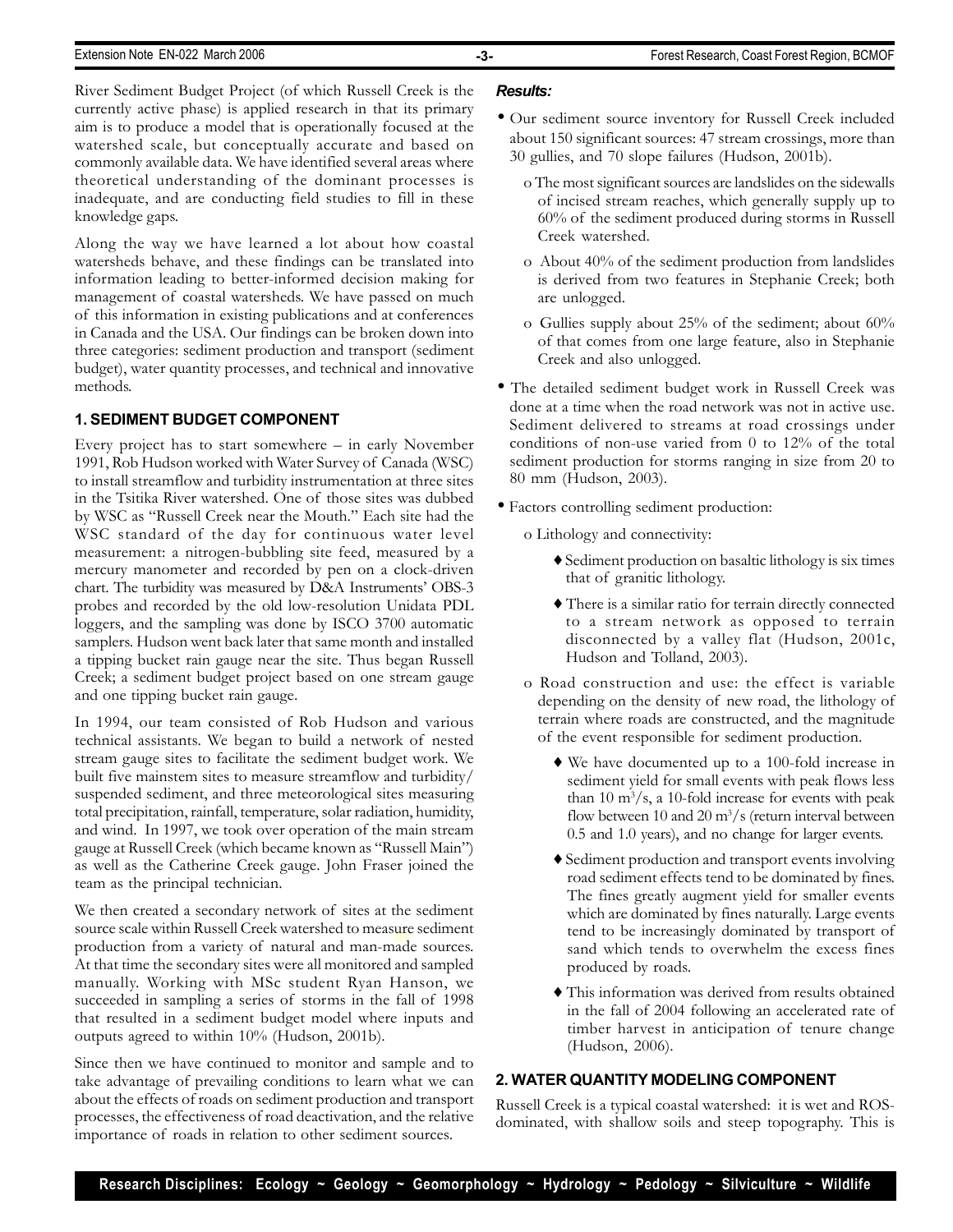arguably one of the least understood types of watershed. ROS processes are driven by parameters that are highly variable spatially and difficult to measure under wet freeze-thaw conditions. Our studies have shown that the combination of high precipitation, steep slopes and shallow soils results in the dominance of preferential flow processes over matrix flow under Darcy's law, as the primary process governing storm runoff. Similarly, at Carnation Creek, Beckers and Alila (2004) had to include subroutines to simulate vertical and lateral preferential flow in a distributed model in order to simulate measured hydrograph responses. The current challenge facing us at Russell Creek is to extend that work to a ROS environment. This involves modeling the different process groups at scales that represent the variability of the processes, using elements of a size such that their interaction will accurately represent the watershed scale process. We are currently involved in building and testing distributed networks within the watershed and its sub-catchments to provide input to process-based studies that will eventually be integrated into the distributed model.

## *The Team:*

To accomplish this challenging task we have adopted a team approach. The senior members, Drs. Rob Hudson, Younes Alila and Markus Weiler, have broad and complementary skills in field data collection and analysis, model development, and process-based field studies. We have three PhD students and one post-doc, each studying different aspects of the problem described above. Axel Anderson joined the group in 2003 and has focused on a detailed study of preferential flow paths. In May 2005, Dr. Markus Hrachowitz came onboard from Austria for a two-year post-doctoral position to investigate the variability of the precipitation regime and to design a supplementary network to measure meteorological parameters at an appropriate spatial resolution. More recently, Bill Floyd has undertaken a study to investigate interactions between the precipitation regime and forest canopies, and Rabin Bhattarai has undertaken a model development study to integrate and upscale the various processbased studies. John Fraser continues to contribute technical expertise to the project and is responsible for primary network operation and sediment budget data collection.

#### *Results:*

- **Preferential flow network** is a term commonly used in the literature to define a connected group of individual preferential flow features. We have documented that individual preferential features can have a finite capacity to carry flow, but when one feature has reached its capacity, another feature can join the network and carry additional flow. This means that, at least for our study site, these networks may be considered to have an almost infinite capacity to transport subsurface water (Anderson and Weiler, 2005).
	- o Subsurface flow rates: The rate of water movement through the preferential flow network is in the order of  $10^{-3}$  m/s, compared with the  $10^{-6}$  m/s rate typical of matrix flow under Darcy's Law.
	- o During most storms, about 80% of hillslope water is derived from preferential flow. We expect that the

contributions of preferential flow will vary with storm size, but more analysis is still required.

- **Runoff response**: this is defined as the rate at which a land segment delivers water into stream channels. Our groundwater data show that hollows stay saturated most of the time, the ridge-top wells rarely show a saturated zone, and the wells on the hillslopes show a transient response pattern. Areas with fast runoff response would include hollows, riparian zones and ridge tops where high water tables or shallow soils might produce overland flow, and areas dominated by preferential flow. Areas with slow runoff response include areas of groundwater recharge. On a hillslope the runoff response would generally increase down-slope.
- **Effects of roads on peak streamflow**: Given the above, we expect the effect of roads on peak flows to be small compared with a watershed where subsurface flow is dominated by matrix flow. Where preferential flow is dominant, conversion of subsurface flow to ditch flow has little effect on peak flow because there is not a large difference between the subsurface and surface flow velocities (Beckers and Alila, 2004).
- **Effects of forest harvesting on peak streamflow**: If runoff response were uniform there would be a direct relationship between the proportion of area logged and the change in peak flow. In a watershed where runoff response is mixed (such as Russell Creek), the effect of harvesting depends entirely on where you log. We would expect a greater change in peak flow and timing of the peak if we harvested areas with high runoff response. Conversely, harvesting areas of slow runoff response may increase groundwater recharge, low flow, or soil storage, but may not affect peak flow as much.

#### **3. TECHNICAL DEVELOPMENTS**

We are still using some of the original instrumentation that we started with in 1991, but technically we have come a long way since then in developing methods better suited to harsh conditions. During the course of this work we have tested stateof-the art, off-the-shelf technology and developed several alternative methods and technologies:

- The original **OBS-3 turbidity probes** are still in use at Russell Main and elsewhere, as are the original ISCO samplers. We began using this technology when it was still in its infancy and found it necessary to develop methods and protocols for handling the probes and for interpreting the data (Hudson, 2001a).
- We no longer use the old WSC system to measure water level. Primarily we use **submersible transducers** to measure stage at mainstem sites, and **capacitive probes** at many of the smaller sites where we monitor streamflow.
	- o Due to the active nature of stream channels and the relatively high frequency of "channel forming" events, we have found that a heavily armoured submersible transducer provides the most effective high-resolution solution to continuous monitoring of stage for situations where we really want the high flow data no matter what. A future publication will describe this technology.